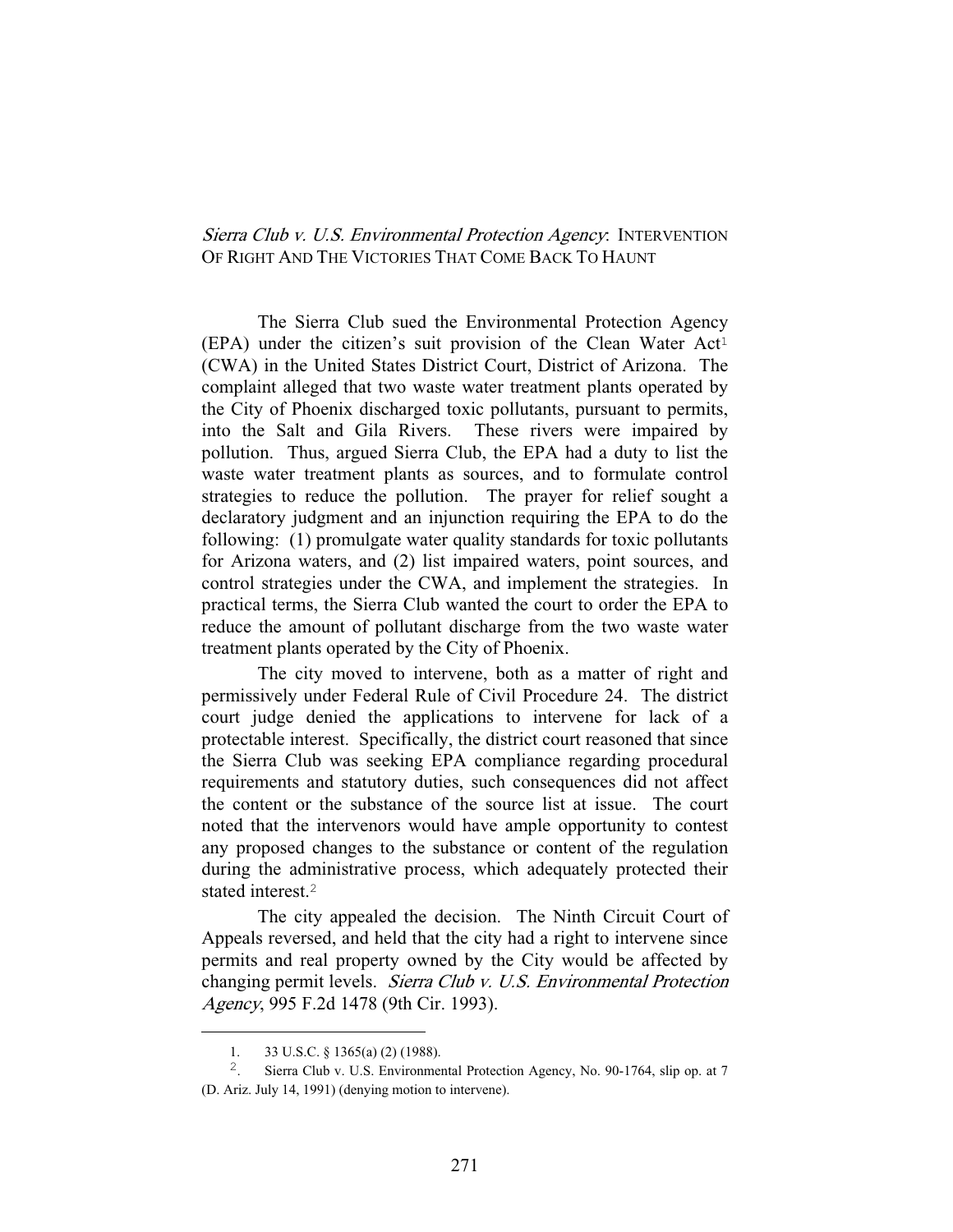Federal Rule of Civil Procedure 24 (Rule 24) provides for intervention as of right in an ongoing case when certain criteria are met.3 Courts generally construe the rule broadly, in favor of the applicant for intervention.<sup>4</sup> The language of Rule 24(a) creates a threefold test for intervention of right. On timely application, an absentee will be permitted to intervene if: "(1) the absentee claims an interest relating to the property or transaction which is the subject of the action; (2) the applicant is so situated that the disposition of the action may, as a practical matter, impair or impede the ability to protect that interest"; and (3) the applicant's interest is inadequately represented by existing parties.<sup>5</sup>

 Courts disagree, however, as to what will qualify as an interest for purposes of this test.<sup> $6$ </sup> Many courts give a liberal reading to the

 The rule was amended in 1966 in an effort, according to the advisory committee note, to permit courts to look at practical considerations in determining whether an absentee seeking intervention is adequately represented. Moreover, "the deletion of the 'bound' language . . . frees the rule from undue preoccupation with strict considerations of res judicata." Fed. R. Civ. P. 24 advisory committee's note (1966).

 $3.$  Fed. R. Civ. P. 24(a) provides:

 <sup>(</sup>a) Intervention of Right. Upon timely application anyone shall be permitted to intervene in an action: (1) when a statute of the United States confers an unconditional right to intervene; or (2) when the applicant claims an interest relating to the property or transaction which is the subject of the action and the applicant is so situated that the disposition of the action may as a practical matter impair or impede the applicant's ability to protect that interest, unless the applicant's interest is adequately represented by existing parties.

<sup>&</sup>lt;sup>4</sup>. See, e.g., Ceres Gulf v. Cooper, 957 F.2d 1199, 1202 (5th Cir. 1992). The inquiry on intervention is a flexible one focusing on particular facts: "intervention of right must be measured in practical rather than technical yardstick." Id. (quoting United States v. Texas East Transmission Corp., 923 F.2d 410, 413 (5th Cir. 1991)). The rule permitting intervention as of right is construed broadly, in favor of those applying for intervention. Scotts Valley Band of Pomo Indians of the Sugar Bowl Rancheria v. United States, 921 F.2d 924, 926 (9th Cir. 1990). See generally Ellyn J. Bullock, Acid Rain Falls on the Just and the Unjust: Why Standing's Criteria Should Not Be Incorporated into Intervention of Right, 1990 U. ILL. L. REV. 605, 626 (1990).

<sup>5</sup>. Yniguez v. State of Arizona, 939 F.2d 727, 731 (9th Cir. 1991) (citing Fed. R. Civ. P. 24(a)). See, e.g., Sierra Club v. Robertson, 960 F.2d 83, 85 (8th Cir. 1992); Americans United for Separation of Church and State v. City of Grand Rapids, 922 F.2d 303 (6th Cir. 1990).

<sup>6</sup>. See United States v. Texas Eastern Transmission Corp., 923 F.2d 410, 412 (5th Cir. 1991) (stating that the facts and procedural situations of each case are important, and generally rules and past decisions cannot provide uniformly dependable guidelines).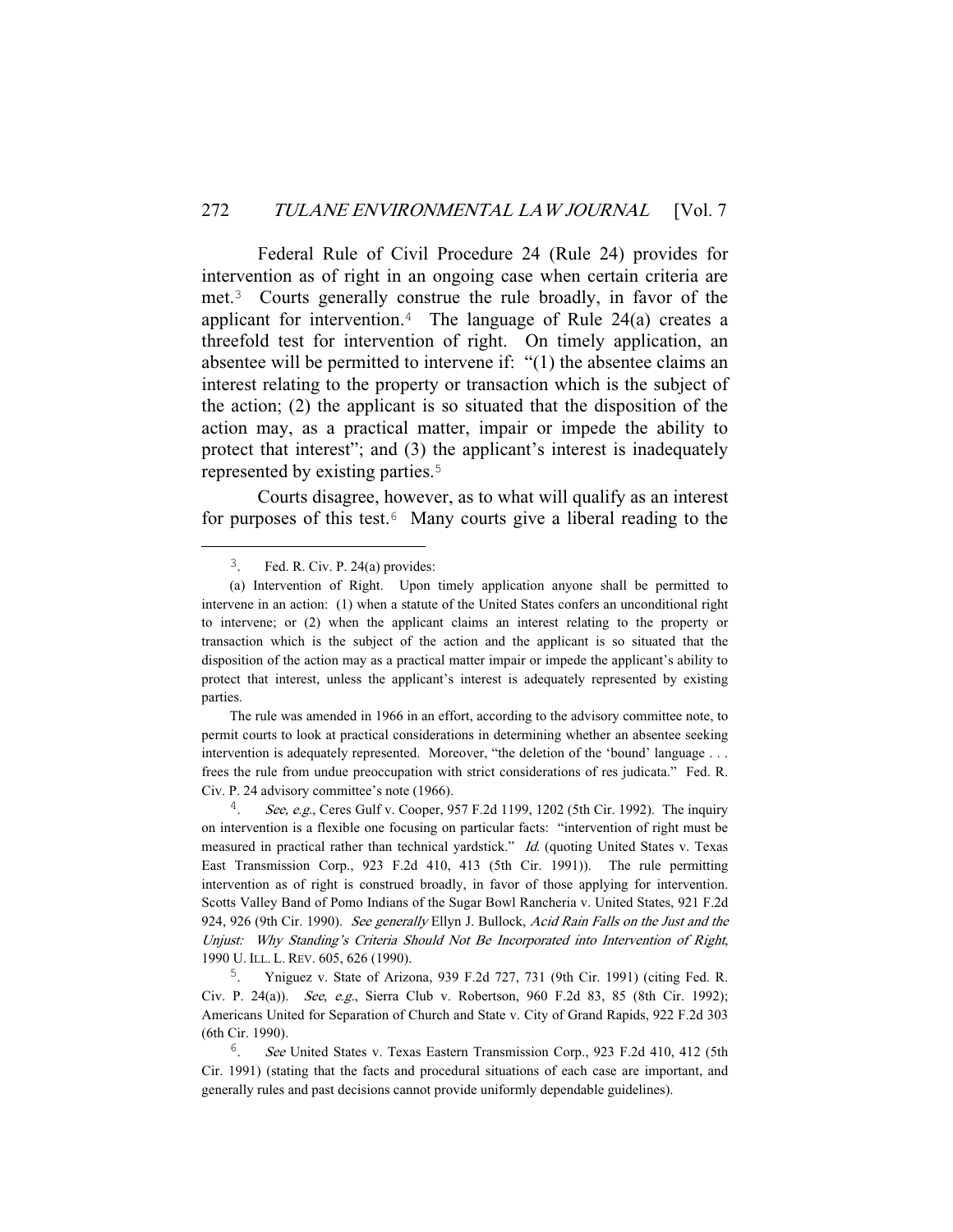interest requirement with an emphasis on the practical aspects of intervention in a particular factual situation.7 The leading liberal interpretation of the interest requirement stems from Cascade Natural Gas Corporation v. El Paso Natural Gas Company.<sup>8</sup> The Supreme Court in Cascade permitted intervention of right in order to allow a third party affected by a settlement agreement to protest that agreement.<sup>9</sup> Courts have followed *Cascade*'s broad reading of Rule 24(a) and have held that the interest requirement is flexible, practical and protective of outsiders.<sup>10</sup>

 Environmental cases illustrate how an intervenor's interest in ongoing litigation may need protection. In Sagebrush Rebellion, Inc. v. Watt, the court allowed the Audubon Society to intervene as of right in a lawsuit between the Mountain State Legal Foundation and

 <sup>7</sup>. Jean L. Doyle, Federal Rule 24: Defining Interest for Purposes of Intervention of Right by an Environmental Organization, 22 VAL. U.L. REV. 109, 127 (1987) (discussing a thorough and useful analysis of conflicting Rule 24 interpretations from "conservative" versus "liberal" courts); see, e.g., Ceres Gulf v. Cooper, 957 F.2d 1199, 1202 (5th Cir. 1992) (quoting United States v. Texas Eastern Transmission Corp., 923 F.2d 410, 413 (5th Cir. 1991) (noting intervention must be measured by practical rather than technical yardstick); Sagebrush Rebellion, Inc. v. Watt, 713 F.2d 525, 527 (9th Cir. 1983) (noting the purpose in amending Rule 24 was to allow courts to look at practical considerations); Natural Resources Defense Council, Inc. v. United States Nuclear Regulatory Comm'n, 578 F.2d 1341, 1345 (10th Cir. 1978) (the impairment requirement of Rule 24 should be viewed in a practical, not strictly legal, sense); see also Fed. R. Civ. P. 24 advisory committee's note (1966). The committee noted that "[i]ntervention of right is . . . so that [the applicant] may protect his interests which as a practical matter may be substantially impaired by disposition of the action  $\ldots$ ." Id.

<sup>&</sup>lt;sup>8</sup>. 386 U.S. 129 (1967). While the value of *Cascade* as precedent has been questioned, the Court's interpretation on intervention has not been criticized. Doyle, *supra* note 7, at 128.

<sup>&</sup>lt;sup>9</sup>. Cascade, 386 U.S. at 133. The Court allowed Cascade Natural Gas to intervene in the settlement of a divestiture plan for El Paso Natural Gas due to Clayton Act violations. Cascade had an interest, primarily economic, not otherwise represented, that justified intervention of right. Id.

<sup>&</sup>lt;sup>10</sup>. See, e.g., United States v. Hooker Chemicals & Plastics Corps., 749 F.2d 968 (2d) Cir. 1984). The court concluded that "formalistic restrictions" should be abandoned in favor of the "flexibility necessary 'to cover the multitude of possible intervention situations.'" Id. at 983 (quoting Restor-A-Dent Dental Laboratories, Inc. v. Certified Alloy Prod., Inc., 725 F.2d 871, 875 (2d Cir. 1984)). See also Natural Resources Defense Council v. Costle, 561 F.2d 904, 909 (D.C. Cir. 1977) (allowing industries to intervene in an action over promulgation of EPA regulations).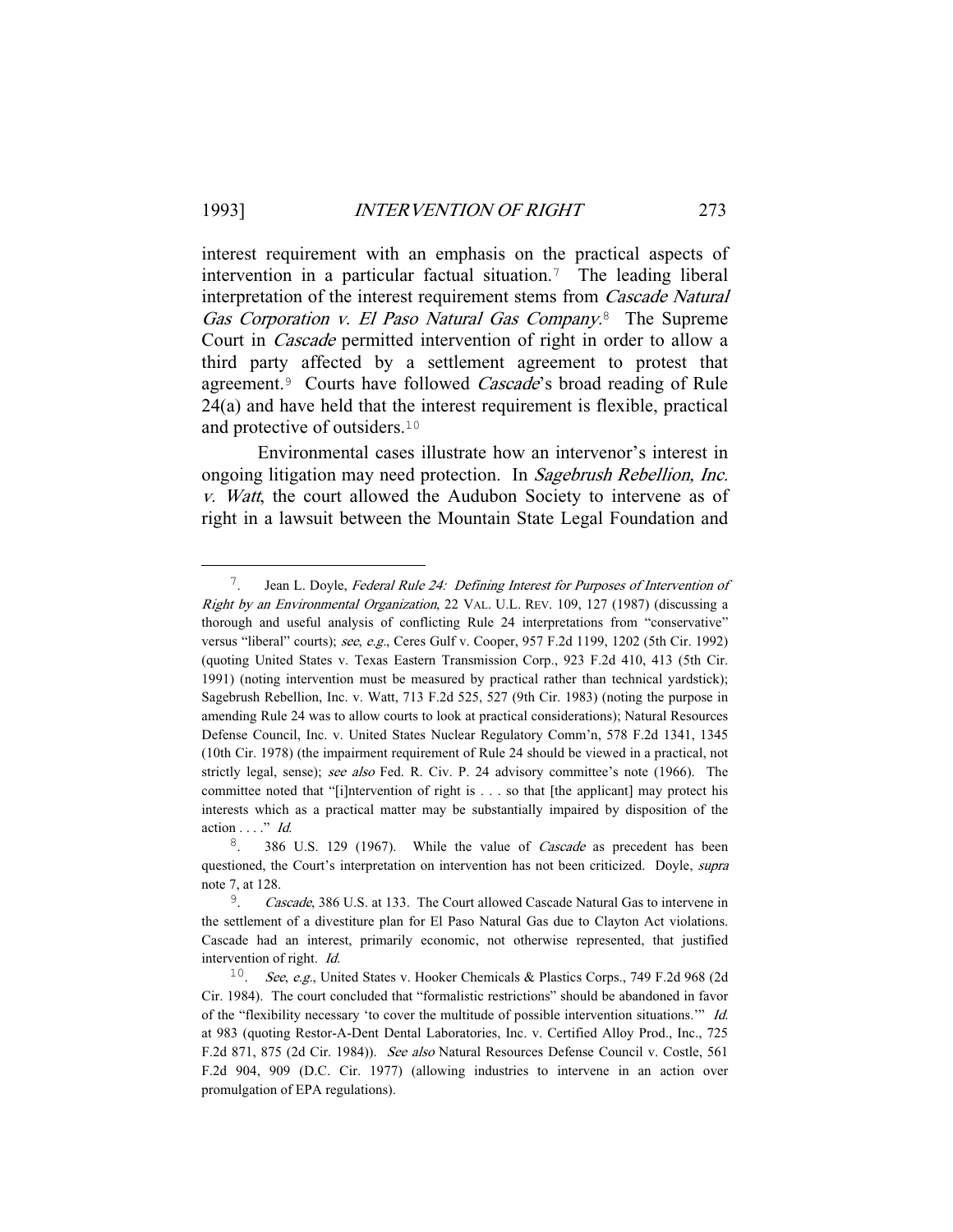the Secretary of the Interior, James Watt.<sup>11</sup> The Foundation, representing conservative land interests, challenged a federal decision to set aside a large tract of public land in Idaho as a bird refuge.<sup>12</sup> Watt, coincidentally, was a previous head of the Foundation. "Understandably, the Audubon Society referred to the case as Watt v. Watt and asserted that the Secretary of Interior was not representing their environmental interests."13 The court agreed, allowing the group to intervene based on an interest in the protection of birds and other animals.<sup>14</sup>

 In contrast to the liberal interpretation of interest in Cascade and Sagebrush, some courts attempt to restrict broad interpretations of what is a protectable interest. These courts perceive intervention of right as a delay and burden to ongoing litigation, taking control of litigation out of the hands of the original parties.<sup>15</sup> The Supreme Court in *Donaldson v. United States*<sup>16</sup> adopted this narrow approach. Donaldson worked for a circus. When the Internal Revenue Service (IRS) subpoenaed the circus and its accountants for records relating to Donaldson's personal income taxes, Donaldson sought to intervene.<sup>17</sup> The Court denied intervention, reasoning that such a move went well beyond Rule  $24(a)(2)$ .<sup>18</sup> Instead, intervention of right claimants required a "significantly protectable interest" before the court would

 <sup>11</sup>. 713 F.2d 525, 527 (9th Cir. 1983).

<sup>&</sup>lt;sup>12</sup>. *Id.* at 526.

<sup>&</sup>lt;sup>13</sup>. *Id.* at 528; see also Bullock, supra note 4, at 631. Bullock uses Sagebrush to strengthen his argument that environmental intervenors need protection and that such interests represent the public interests as a whole. Id.

<sup>14</sup>. Sagebrush, 713 F.2d at 529.

<sup>15</sup>. See New Orleans Public Serv., Inc. v. United Gas Pipe Line Co., 732 F.2d 452, 464 (5th Cir. 1984), cert. denied, 469 U.S. 1019 (1984); Wilderness Soc'y v. Morton, 463 F.2d 1261, 1263 (D.C. Cir. 1972) (Tamm, J., concurring). But see In re Sierra Club, 945 F.2d 776, 779 (4th Cir. 1991) (stating concerns over judicial economy are entitled to no weight on motion to intervene as of right).

 $16.$  400 U.S. 517 (1970).

 $17.$  *Id.* at 521.

 $18.$  *Id.* at 528.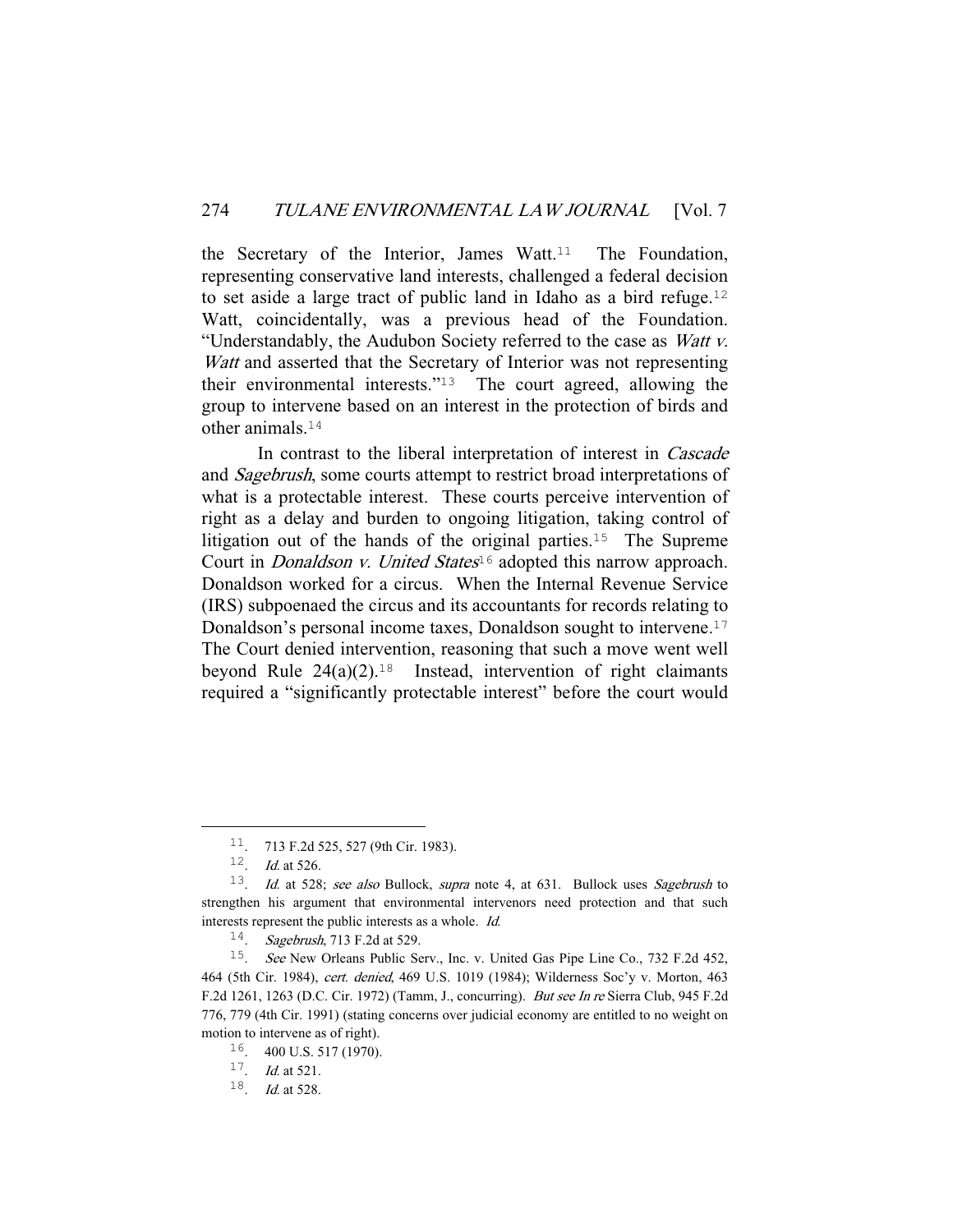allow intervention.19 The Court failed to define what such an interest might be.<sup>20</sup>

Some lower courts have used *Donaldson*'s "significantly protectable interest" language to restrict non-party access to the courts. Lower courts with such a restrictive view on intervention interpret "significant" to mean "direct rather than contingent."21 This test, requiring that a proposed intervenor's interest rise to particular, but unspecified level, places significant discretion in the hands of the court.22 Consequently, these interpretations may block intervention of right.<sup>23</sup>

In *Portland Audubon Society v. Hodel*,<sup>24</sup> for example, environmental groups sued the Bureau of Land Management to enjoin sales of old growth fir timber, claiming that the sales were a violation of the National Environmental Policy Act (NEPA).25 The court refused to allow a logging advocacy group and some logging contractors to intervene as defendants on the NEPA claim.26 The intervenors were not entitled to intervene as of right on the NEPA claim because they lacked "an interest relating to the property or transaction which is the subject of the action."27 Although the intervenors certainly had a significant economic stake in the outcome

 $19.$  Id. at 531.

<sup>&</sup>lt;sup>20</sup>. "The *Donaldson* decision . . . provides little guidance for subsequent intervention decisions, leaving open the split between conservative and liberal interpretations of the interest requirement. Doyle, supra note 7, at 132.

<sup>21</sup>. Heyman v. Exchange Nat'l Bank of Chicago, 615 F.2d 1190, 1193 (7th Cir. 1980); see, e.g., Portland Audubon Soc'y v. Hodel, 866 F.2d 302, 309 (9th Cir. 1989), cert. denied, 492 U.S. 911 (1989); Wade v. Goldschmidt, 673 F.2d 182, 185 (7th Cir. 1982).

<sup>22</sup>. Doyle, supra note 7, at 133-34. Doyle argues that the disparate results of court decisions "demonstrate the need for guidelines that courts can follow when making decisions on questions of intervention." Id. at 135.

<sup>&</sup>lt;sup>23</sup>. See, e.g., United States v. 36.96 Acres of Land, 754 F.2d 855 (7th Cir. 1985), cert. denied, 476 U.S. 1108 (1986).

<sup>24</sup>. 866 F.2d 302 (9th Cir. 1989), cert. denied, 492 U.S. 911 (1989).

<sup>&</sup>lt;sup>25</sup>. *Id.* at 303. 42 U.S.C.  $\S\S 4321-4347$  (1988). NEPA requires federal agencies to include an environmental impact statement in every recommendation or report on proposals for legislation, or other major federal actions significantly affecting the environment. Id. § 4332(2) (C).

<sup>26</sup>. Portland Audubon, 866 F.2d at 309. Specifically, the logging advocates asserted an economic interest in ensuring a continued supply of timber from the Bureau of Land Management. *Id.* at 308.

 $27$ . *Id.* at 308.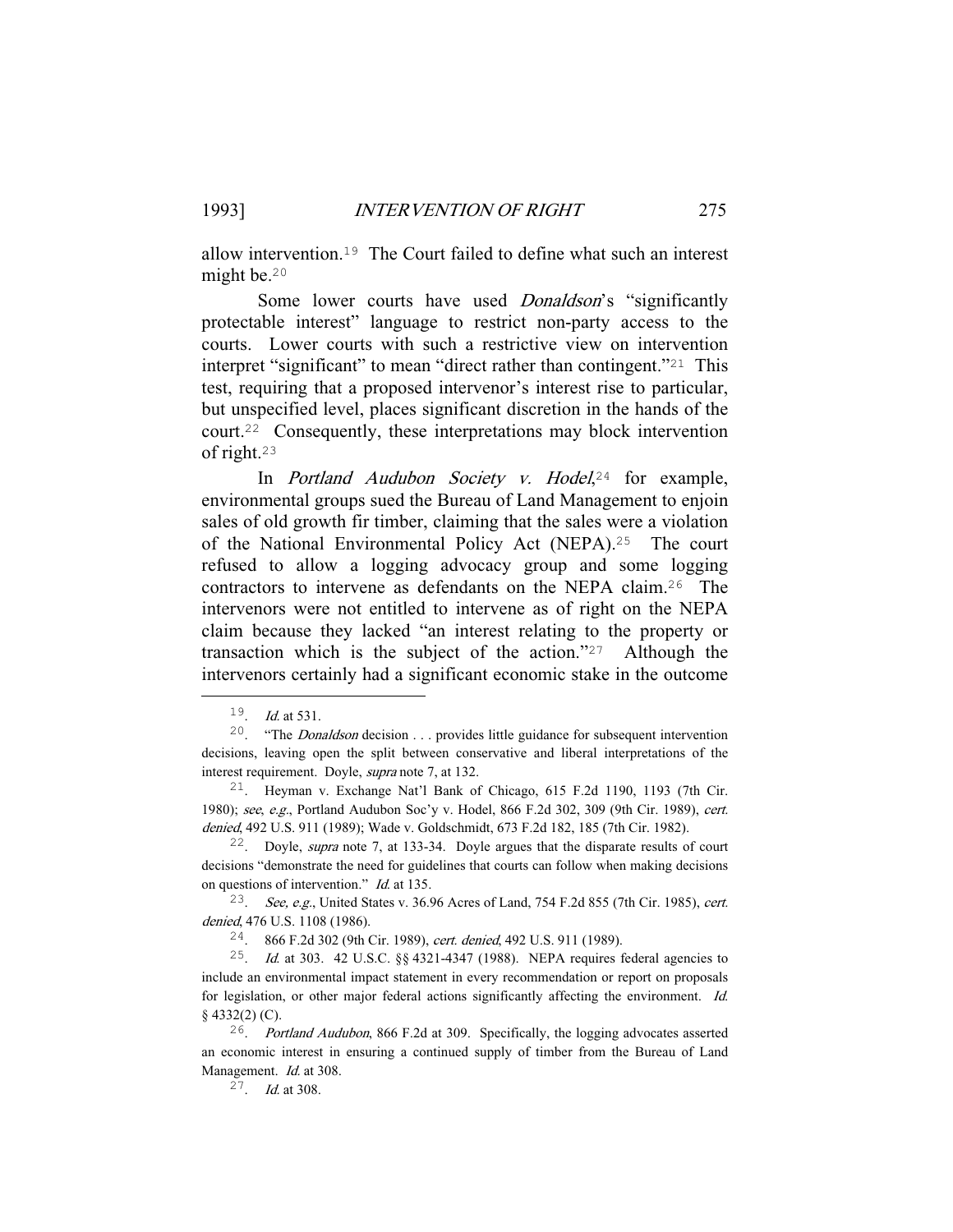of the plaintiff's case, the court found that they "had no 'protectable' interest justifying intervention as of right" under *Donaldson*.<sup>28</sup> The court attempted to distinguish Sagebrush by emphasizing that the environmental groups in *Sagebrush*, who had asserted environmental and wildlife interests, had adequate interests in the litigation.29 The Portland intervenors, unlike those in Sagebrush, had "no relation to the interests intended to be protected by the statute at issue."<sup>30</sup> NEPA, the court reasoned, does not in this situation provide protection for purely economic interests.<sup>31</sup> The *Portland* court further restricted intervention of right in NEPA cases by suggesting that since NEPA regulated government projects, the government bodies charged with compliance could be the only defendants.<sup>32</sup> In response to the intervenors claim that such a test was unduly restrictive, the Portland Audubon court fell back on *Donaldson*, calling for a "significantly protectable interest" for intervention.<sup>33</sup>

In the noted case, the court used the Rule  $24(a)$  test to determine whether the City of Phoenix was entitled to intervention as of right.34 Having satisfied the criteria for timeliness and inadequacy of representation, the court turned to the issue of whether the city's

 $\frac{28}{29}$ . *Id.* at 309.

 $Id.$ 

 $30$ . *Id.* Note that the environmental interests that NEPA attempts to protect are broad. NEPA's overall objective is to restore and maintain environmental quality and "to create and maintain conditions under which man and nature can exist in productive harmony . . . ." 42 U.S.C. § 4331(a).

 $31.$  See Portland Audubon, 866 F.2d at 309.

<sup>32</sup>. Id. at 309 (citing Wade v. Goldschmidt, 673 F.2d 182, 185 (7th Cir. 1982)). In Wade, the court rejected the attempt of a corporation, four families and city officials to intervene as defendants where the plaintiffs had challenged a proposed bridge and expressway project as violating, among other statutes, NEPA. It found that the proposed intervenors did not possess the "direct, significant legally protectable interest in the property or transaction" required for intervention under Fed. R. Civ. P. 24(a) (2). Wade, 673 F.2d at 185.

<sup>33</sup>. Portland Audubon, 866 F.2d at 309.

<sup>34</sup>. Sierra Club v. U.S. Environmental Protection Agency, 995 F.2d 1478, 1481 (9th Cir. 1993). Specifically, the court set out to determine that: (1) the motion was timely; (2) the applicant claimed a significantly protectable interest relating to the property or transaction which was the subject of the action; (3) the applicant must be so situated that the disposition may as a practical matter impair or impede its ability to protect that interest; and (4) the applicant's interest was inadequately represented by the parties to the action. Id.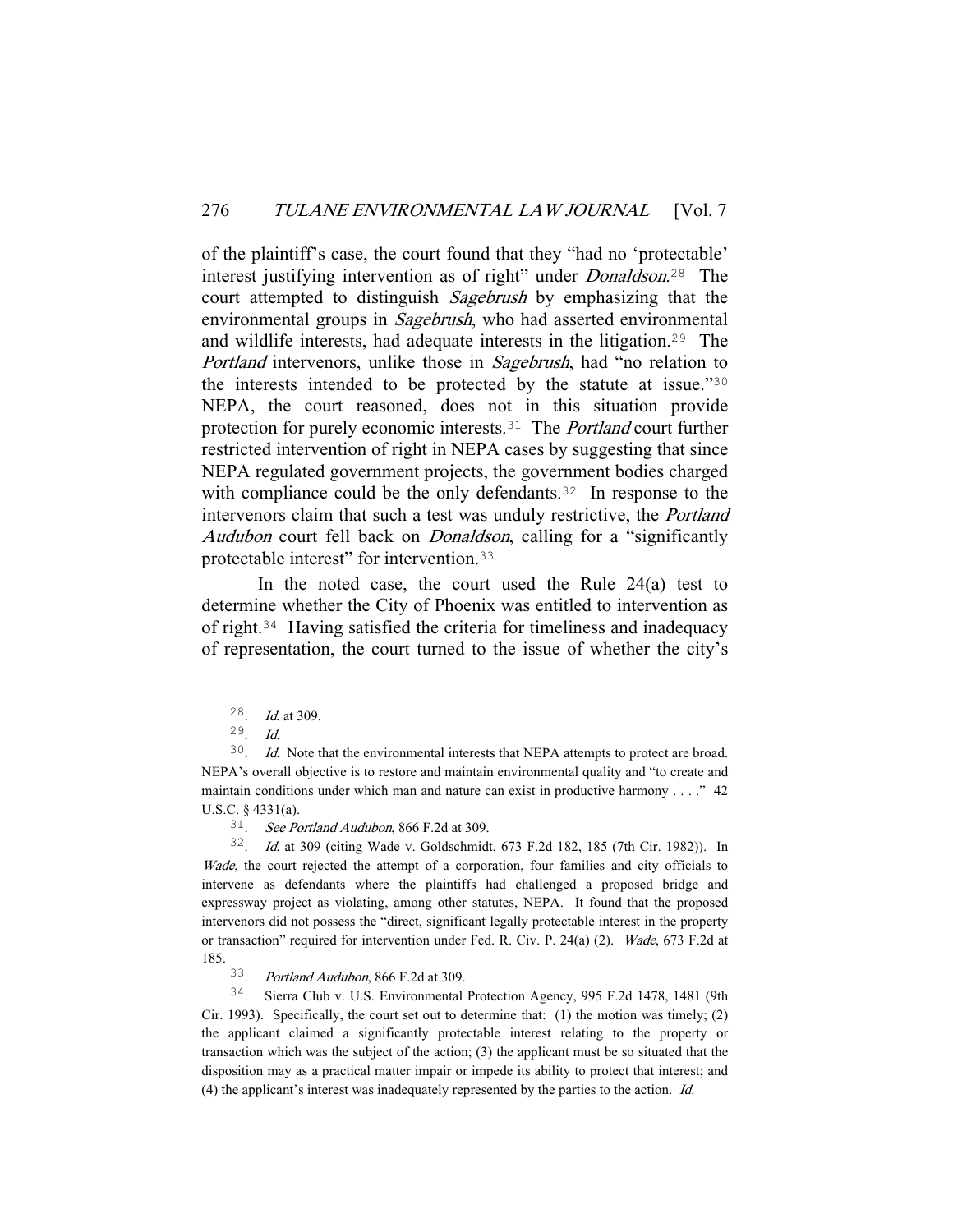interests were "protectable."35 The fact that the city owned waste water treatment plants that would be subject to the permit limit determination established prima facie satisfaction of the second element, the need for a "significantly protectable interest."<sup>36</sup>

 The court then turned to the more strict criteria for intervention, citing *Donaldson* and *Portland Audubon* for their standard of review.37 The city prevailed nonetheless. The court reasoned that Portland and Donaldson were distinguishable because the City of Phoenix owned the treatment plants and permits.38 The loggers interest in *Portland Audubon* had been an "economic interest based upon bare expectation, not anything in the nature of real or personal property, contracts or permits."39 Such property rights, the court reasoned, were among those "traditionally protected by law, unlike the interest of the former circus employee in *Donaldson* in preventing financial disclosures by his former employer to the IRS."40 Furthermore, these property rights were sufficient to preclude deciding whether a lesser interest would suffice for intervention purposes.<sup>41</sup>

 The court rejected the Sierra Club's argument that an intervenor requires some relationship to the interest protected by the statute.<sup>42</sup> Portland Audubon stated that loggers' interests had no relation to the interests which NEPA intended to protect.<sup>43</sup> Following this reasoning, the Sierra Club argued for an application of the relationship requirement, with the CWA rather than NEPA.<sup>44</sup> The

43. Id. at 1483.

 $35$ . *Id.* 

<sup>36</sup>. Id. Specifically, the use of real property owned by the intervenor which would be regulated by the permit was an interest traditionally protected by law. Id.

<sup>37</sup>. Id. at 1482. The court never actually applied the standard set out in Donaldson and Portland Audubon, despite their extensive review of both cases. The court noted that because the property rights and permits owned by the city stemmed from protected traditional legal doctrines "[w]e need not decide in this case whether a lesser interest would suffice." Id. 38. Id.

<sup>39</sup>. Id.

<sup>40</sup>. Id.

 $41$  *Id.* 

<sup>42</sup>. Id. at 1483 (citing Portland Audubon Soc'y v. Hodel, 866 F.2d 302 (9th Cir. 1989)).

<sup>&</sup>lt;sup>44</sup>. Id. The Clean Water Act was intended "to restore and maintain the chemical, physical, and biological integrity of the Nation's waters." 33 U.S.C. § 1251(a). The Act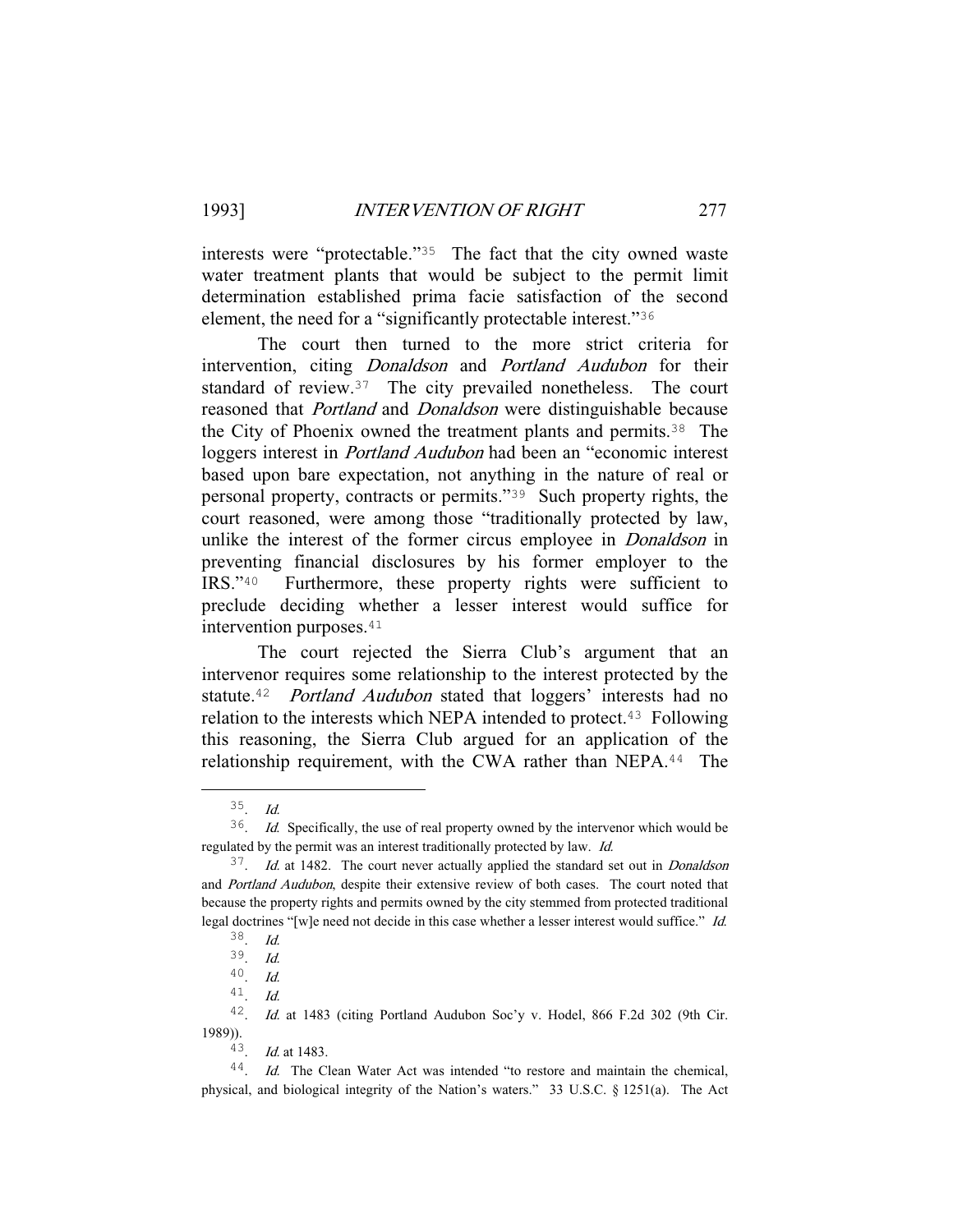city's interest in discharging pollutants was contrary to the purpose of the CWA; the CWA "does not protect the economic or proprietary interests of polluters."45 Intervention under the CWA, the Sierra Club contended, was "limited to environmental interests, not economic interests."<sup>46</sup>

The court balked, describing this reading of *Portland Audubon* as "more than a little surprising."47 The objection by the Sierra Club to the city's participation, it noted, seemed to be that it was on the wrong side, the polluter's side.<sup>48</sup> The adversary process, the court continued, functioned only when both sides were heard.<sup>49</sup>

The court turned to *Sagebrush* and *Rebellion* to illustrate its point that prospective intervenors need not show that the interest they assert is the one that is protected by the statute under which the litigation is brought. In *Sagebrush*, Watt's proposal to sell 500,000 acres of Federal land stemmed from the Desert Land Act<sup>50</sup> and the Carey Act,51 both intended to facilitate reclamation and settlement of desert lands. The Audubon Society's interests were adverse to these statutes, but the court held that their interests were protectable nevertheless. The court in *Sierra Club v. EPA* went on to hold that it was generally sufficient that the interest asserted was protected under statutory law, "and that there [was] a relationship between the legally protected interest and the claims at issue."<sup>52</sup>

i<br>Li

<sup>&</sup>quot;prohibits the discharge from any point source into protected national waters of any pollutant unless that discharge complies with specific requirements of the CWA." Westvaco Corp. v. U.S. EPA, 899 F.2d 1383, 1384 (4th Cir. 1990) (citing 33 U.S.C. § 1311(a) (1988)).

<sup>&</sup>lt;sup>45</sup>. *Sierra Club*, 995 F.2d at 1483.

 $Id.$ 

 $47.$  Id. The court chided the Sierra Club further, pointing out that "even admitted tortfeasors may be heard in tort cases, breakers of promises in contract cases, and trespassers in property cases." Id.

 $\frac{48}{49}$ . *Id.* 

<sup>49</sup>. Id.

<sup>50</sup>. 43 U.S.C. §§ 321-39 (1986). The Desert Land Act offered desert land at \$1.25 per acre to the person who could "conduct" water on the land within a period of three years for the purpose of irrigation and reclamation. *Id.* at  $\S$  321.

<sup>51</sup>. 43 U.S.C. § 641. The Carey Act authorized the Secretary of the Interior to allow states to reclaim public land situated in a desert free of charge to resale for settlement and cultivation. Id.

<sup>52</sup>. Sierra Club, 995 F.2d at 1484.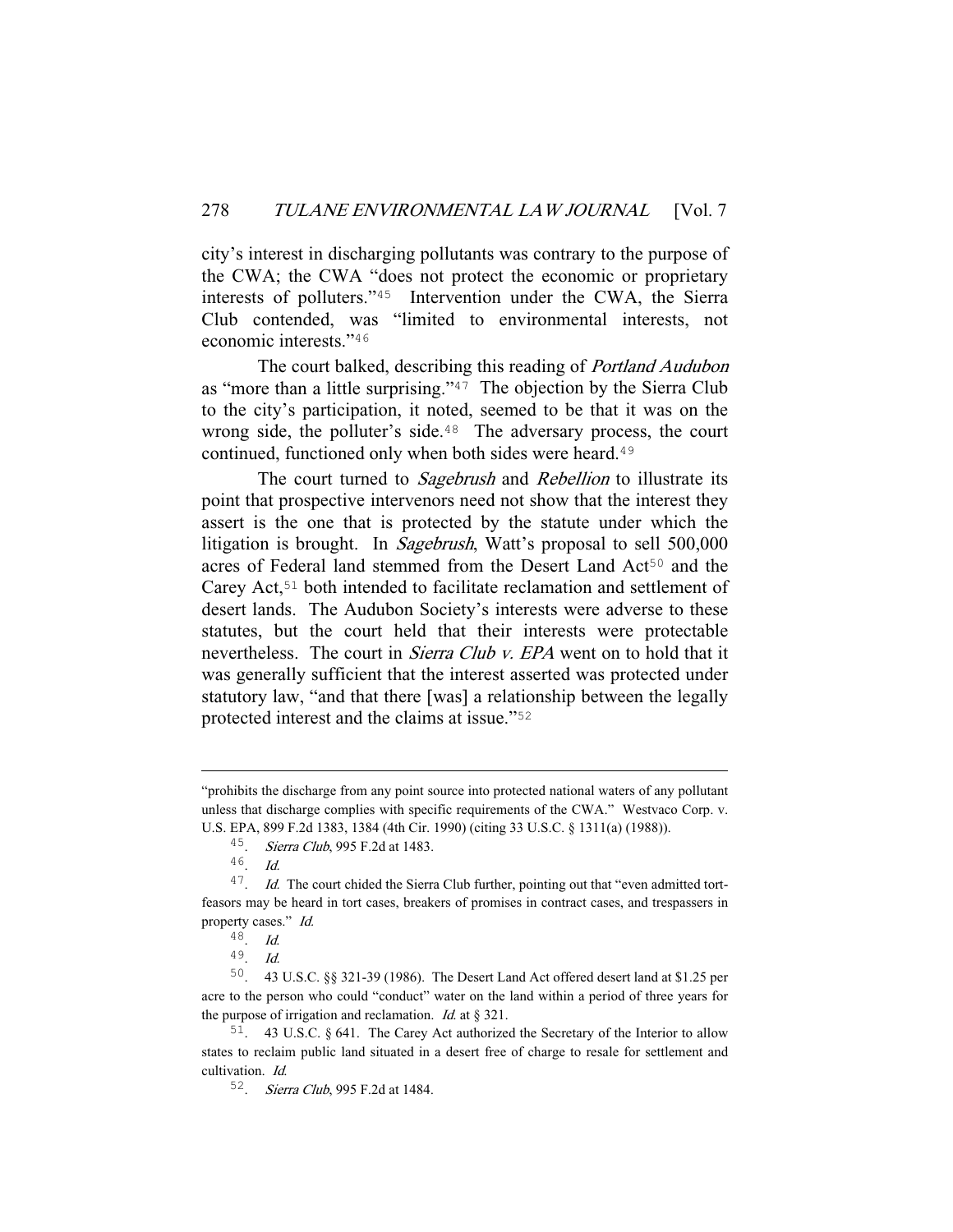More muddled, however, was the court's attempt in the noted case to distinguish Portland Audubon based on it being a NEPA case rather than a CWA case. In NEPA cases, the court reasoned, interests "protectable in other litigation contexts [would] not suffice for intervention as defendant under Portland Audubon."53 NEPA regulates only the Federal government, not the conduct of private parties. Since no private party could comply with NEPA, only the federal government could be a defendant.<sup>54</sup> The CWA, on the other hand, principally regulates private parties and local governments, such as the City of Phoenix.<sup>55</sup> The CWA protects the legitimate interests of parties discharging permissible quantities of pollutants pursuant to National Pollutant Discharge Elimination System (NPDES) permits.56 Thus, the court reasoned, the city had a protectable interest.57 Citing no authority, the court concluded that "in a NEPA case, someone who will be economically worse off if an environmental impact statement preceded a major government action, nevertheless, ha[d] no interest protected by law in defending against issuance of an environmental impact statement [EIS]."58 With real property interests at stake, though, the court held that the city should have been allowed to intervene as a matter of right.

 In its analysis of the noted case, the Ninth Circuit combined elements of both liberal and restrictive approaches to intervention.<sup>59</sup> Calling for a "significant protectable interest" to intervene, and citing Donaldson, the court indicated a preference for a restrictive interpretation of Rule  $24(a)$ .<sup>60</sup> The court's reliance on the restrictive analysis in Portland Audubon and Wade suggests that the Ninth Circuit would focus on protecting the original parties, rather than protecting third parties. Instead, the city's interests prevailed. While

 <sup>53</sup>. Id. at 1485.

<sup>54</sup>. Id. The court cited Wade v. Goldschmidt, 673 F.2d 182 (7th Cir. 1982), as authority for its assertion that only government bodies can be NEPA defendants. *Id.* at 185. Wade cites no authority for this proposition. Indeed, none seems to exist.

<sup>55</sup>. Sierra Club, 995 F.2d at 1485.

<sup>56</sup>. Id.

<sup>57</sup>. Id. at 1485-86.

<sup>58</sup>. Id. at 1485.

<sup>59</sup>. See supra notes 7 through 21 and accompanying text for discussion concerning liberal versus restrictive approaches to intervention.

<sup>60</sup>. See Sierra Club, 995 F.2d at 1482.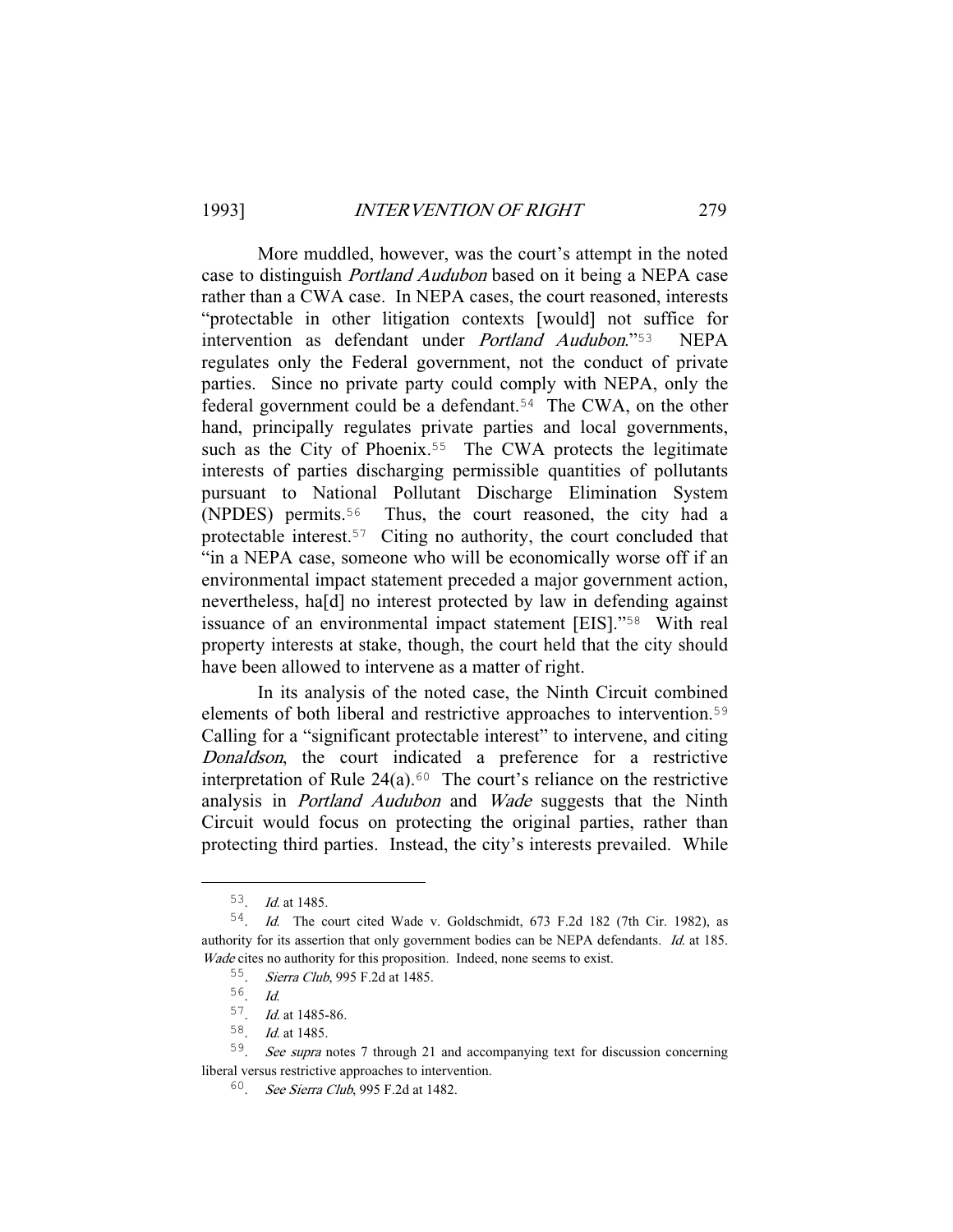it is tempting to interpret such an outcome as a liberalization of interest requirements, the court's reasoning suggests otherwise. Conservative courts have been most receptive to traditionally recognized interests, especially interests in property.61 By labeling waste water treatment plants as property of the city, the court spared itself more abstract analysis into what might constitute a protectable public interest.

 The court, however, elaborated on its decision by citing to more liberal interpretations of Rule 24(a). Specifically, the court cited extensively to Sagebrush, by any measure a victory for environmentalists over restrictive intervention requirements,  $62$  to refute most arguments put forward by the Sierra Club for a more restrictive criteria for intervention.63 Indeed, the court chided the Sierra Club for offering such restrictive arguments, noting dryly that Portland Audubon did not create an exception to hearing both sides of the argument.<sup>64</sup>

 The irony of the situation in which Sierra Club found itself should not be lost to environmental litigants. Having successfully battled for over two decades to loosen restrictions on intervention,<sup>65</sup> environmental groups find themselves battling for tighter restrictions

 <sup>61</sup>. Planned Parenthood of Minn., Inc. v. Citizens for Community Action, 558 F.2d 861 (8th Cir. 1977). Planned Parenthood challenged the validity of zoning restrictions against abortion clinics. Nearby homeowners were allowed to intervene to represent their interest in property values. Id. at 869; see also Diaz v. Southern Drilling Corp., 427 F.2d 1118, 1124 (5th Cir. 1970) ("Interests in property are the most elementary type of right that Rule 24(a) is designed to protect.") (citing Cascade Natural Gas Corp. v. El Paso Natural Gas Co., 386 U.S. 122, 129 (1967)); Doyle, supra note 7, at 133 n.145. Because of a strict interpretation of interest, conservative courts focus on protecting the interests of original parties, whose interests usually prevail. Id.

 $62$ . Commentators such as Bullock cite *Sagebrush* as an example of how the litigation of public concerns has evolved into a very real part of our judicial system. Bullock, supra note 4, at 630-31.

<sup>63</sup>. Sierra Club, 995 F.2d at 1484.

<sup>64</sup>. Id. at 1483.

<sup>65</sup>. See, e.g., United States v. Stringfellow, 783 F.2d 821 (9th Cir. 1986) (citizens group allowed to intervene in government suit against hazardous waste site); Washington State Bldg. & Constr. Trades Council v. Spellman, 684 F.2d 627, 630 (9th Cir. 1982), cert. denied, 461 U.S. 913 (1983) (allowing intervention by public interest environmental group which had sponsored legislation to prevent low-level radioactive disposal from other states entering state of Washington); see generally Sagebrush Rebellion, Inc. v. Watt, 713 F.2d 525 (9th Cir. 1983); see supra notes  $11-14$  and accompanying text.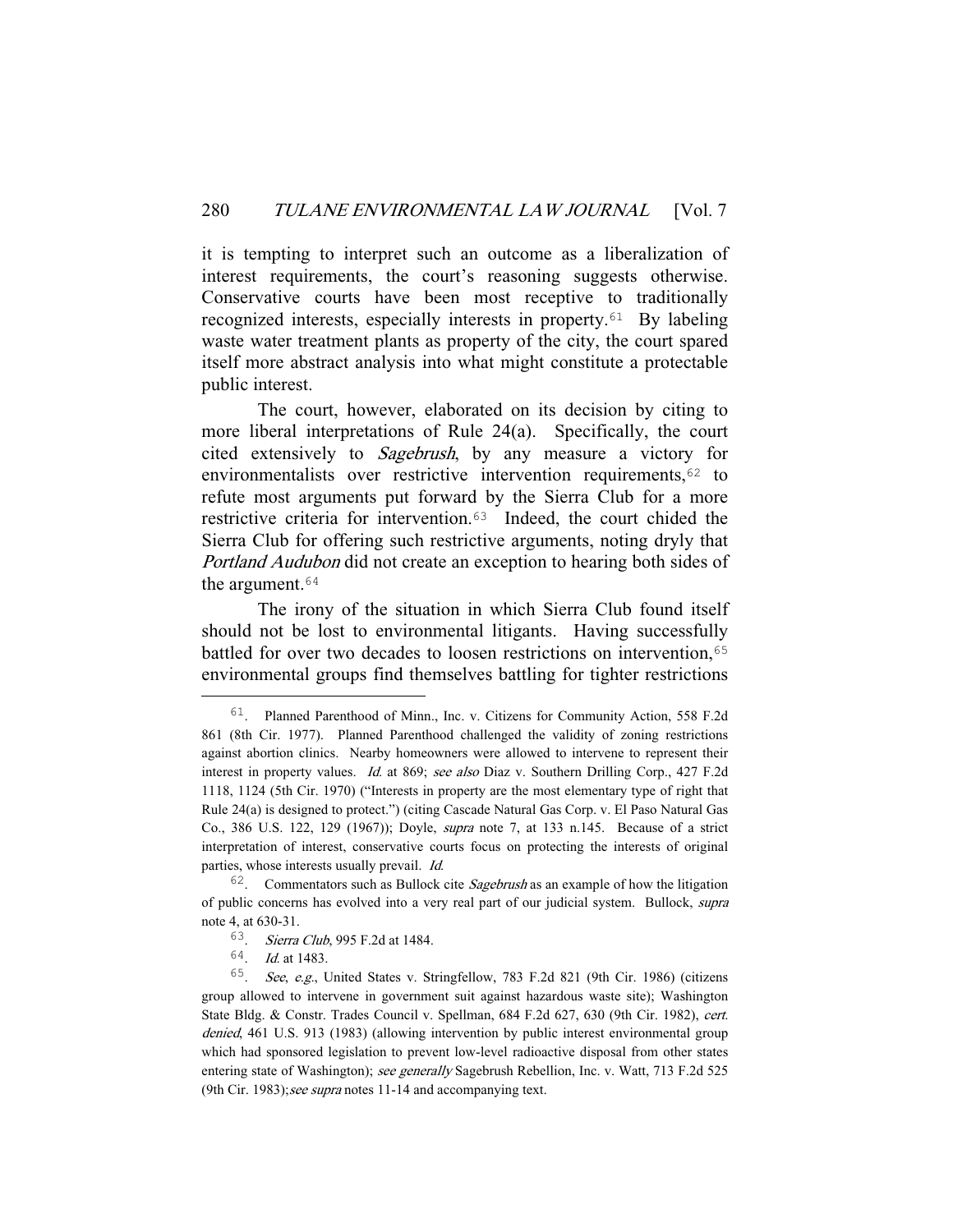to keep groups hostile to their claims out of the courtroom. The fact that Sagebrush became grounds for allowing the City of Phoenix to intervene against a suit brought by the Sierra Club in the noted case illustrates such a paradox.

 Nevertheless, such a holding does not spell disaster for environmental groups for a variety of reasons. First, the court in the noted case explicitly pointed out that property interests were not the only means by which parties could obtain intervention of right.<sup>66</sup> Interests "less plainly protectable by traditional legal doctrines suffice[s] for intervention of right." $67$  The court stated that antinuclear groups<sup>68</sup> and women's rights organizations,<sup>69</sup> as well as environmental groups, have benefited from less restrictive intervention standards.70 Second, courts, when deciding if environmental plaintiffs have standing, have recognized that environmental interests are unique.<sup>71</sup> As with Sagebrush, environmental plaintiffs have been allowed to represent the public interest in the protection and enhancement of the environment. Multiple environmental groups successfully claimed to represent the public interest in the protection and the enhancement of the environment in a motion to intervene in a government action against a

 <sup>66</sup>. Sierra Club, 995 F.2d at 1482.

<sup>67</sup>. Id.

<sup>68</sup>. Id. (citing Washington State Bldg. & Const. Trades Council v. Spellman, 684 F.2d 627 (9th Cir. 1982), cert. denied, 461 U.S. 913 (1983)) (intervention of right by environmental group which had sponsored anti-nuclear waste statute in suit challenging that statute).

<sup>69</sup>. Id. at 1482 (citing Idaho v. Freeman, 625 F.2d 886 (9th Cir. 1980) (intervention of right by National Organization for Women in suit challenging the procedures for ratification of the proposed Equal Rights Amendment).

<sup>70</sup>. Sierra Club, 995 F.2d at 1482.

<sup>71</sup>. See Gonzales v. Gorsuch, 688 F.2d 1263, 1266 (9th Cir. 1982). While the issue in Gonzales was standing, not intervention, the court noted how "liberal" personal stake requirements were applicable to environmental plaintiffs. Id. See also Sierra Club v. Morton, 405 U.S. 727 (1972). The Court held that environmental and aesthetic injury are sufficient to satisfy injury in fact. *Id.* at 749-52. See also United States v. Students Against Regulatory Agency Procedures, 412 U.S. 669, 685 (1973). The Court granted environmental groups standing on a claim of economic, recreational, and aesthetic harm. Id. But see Lujan v. Nat'l Wildlife Fed'n, 497 U.S. 871, 888-89 (1990) (denying standing to environmentalists with recreational and aesthetic attachment to federal lands). See generally Bullock, supra note 4, at 620.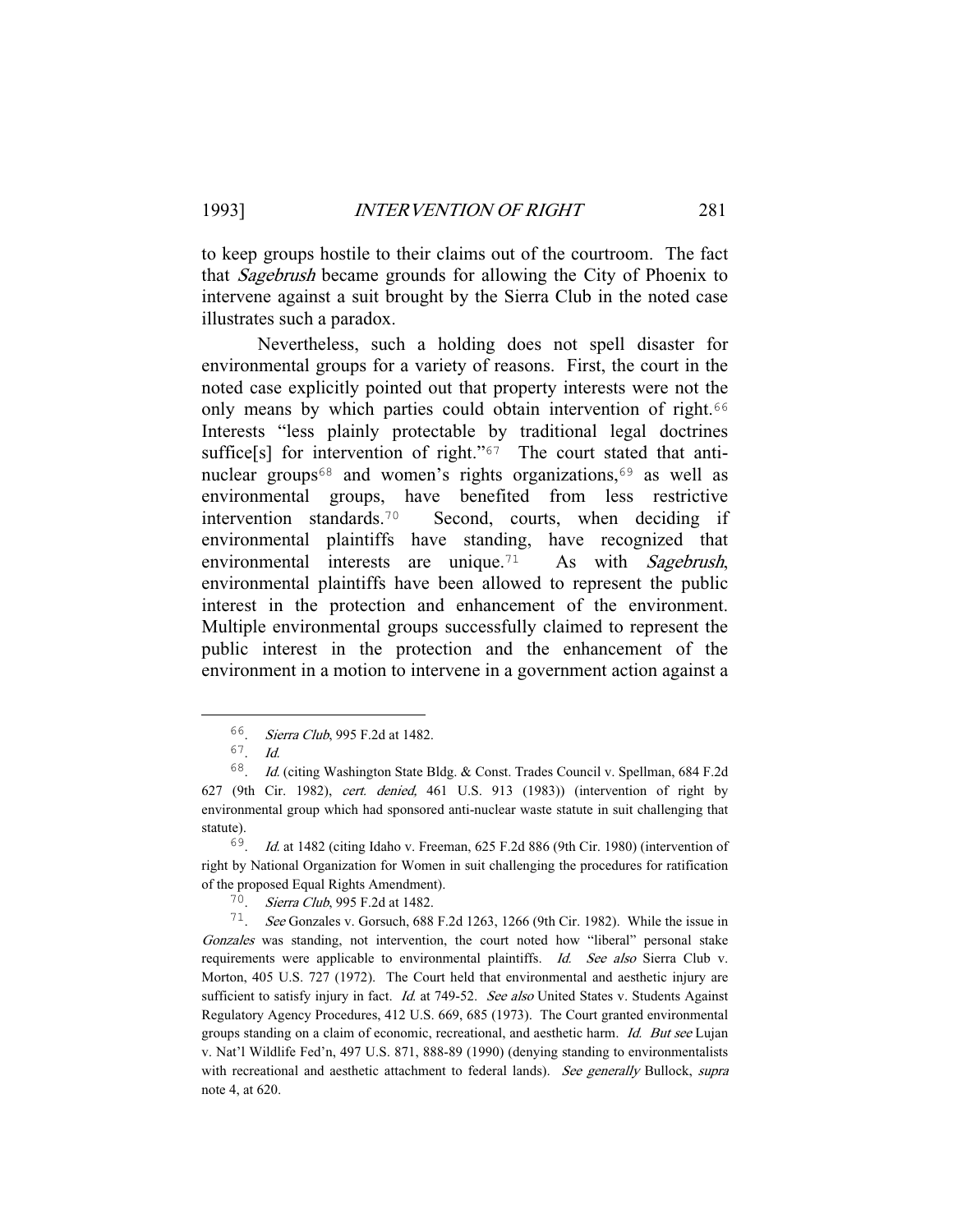polluter of Lake Superior.72 The court held that the group's interest in the lake for drinking water, recreation, and natural beauty were "substantial interests."73 While the court did not cite Donaldson, the "substantial interests" designation by the Court suggests that the group's interests qualified them for intervention of right under Donaldson.

 Finally, even under a restrictive, "significantly protectable interest" test for intervention, environmental interests should readily pass "because it is not necessarily as restrictive as some courts believe it to be."<sup>74</sup> Donaldson was unique, involving a narrow issue of tax liability. This is vastly different from civil lawsuits involving public interest intervention.75 Courts have noted the narrowness of Donaldson's summons proceedings and seem to warn against drawing broad conclusions applicable to other proceedings.76 The "significantly protectable interest" language need hardly be unduly restrictive, as some courts interpret it.

 Nevertheless, despite such reasons for qualified optimism concerning future intervention claims by environmental groups, a disturbing conclusion emerges in reasoning from the noted case. The court asserts that Portland Audubon was "most plainly" distinguished from the noted case since it involved NEPA rather than CWA.77 The court reasoned that since NEPA requires only action from the government, only the government, not a private party, can be a defendant.78 Such a bar to intervention in NEPA cases has scant authority.79 While NEPA requires agencies rather than private parties

 <sup>72</sup>. United States v. Reserve Mining Co., 56 F.R.D. 408, 417 (D. Minn. 1972).

<sup>73</sup>. Id. at 418; see also Bullock, supra note 4, at 631-33, for general discussion of how Reserve Mining represents a "liberal" approach to Rule  $24(a)$  that satisfies the requirements for intervention set out in Donaldson v. United States, 400 U.S. 517 (1971).

 $74$ . Bullock, *supra* note 4, at 633 n.282. As the commentator notes, there is sufficient room for disagreement as to what "significantly protectable" means. See, e.g., Natural Resources Defense Council, Inc. v. U.S. Nuclear Regulatory Comm'n, 578 F.2d 1341, 1344 (10th Cir. 1978) ("Strictly to require that a movement in intervention have a direct interest . . . strikes us as being too narrow a construction of Rule 24(a) (2).") (emphasis in original).

<sup>75</sup>. Bullock, supra note 4, at 633.

<sup>76</sup>. See, e.g., Natural Resources Defense Council, Inc. v. U.S. Nuclear Regulatory Comm'n, 578 F.2d 1341, 1344 (10th Cir. 1978).

<sup>77</sup>. Sierra Club v. U.S. EPA, 995 F.2d 1478, 1485 (9th Cir. 1993).

<sup>78</sup>. See id.

<sup>79</sup>. See supra note 52.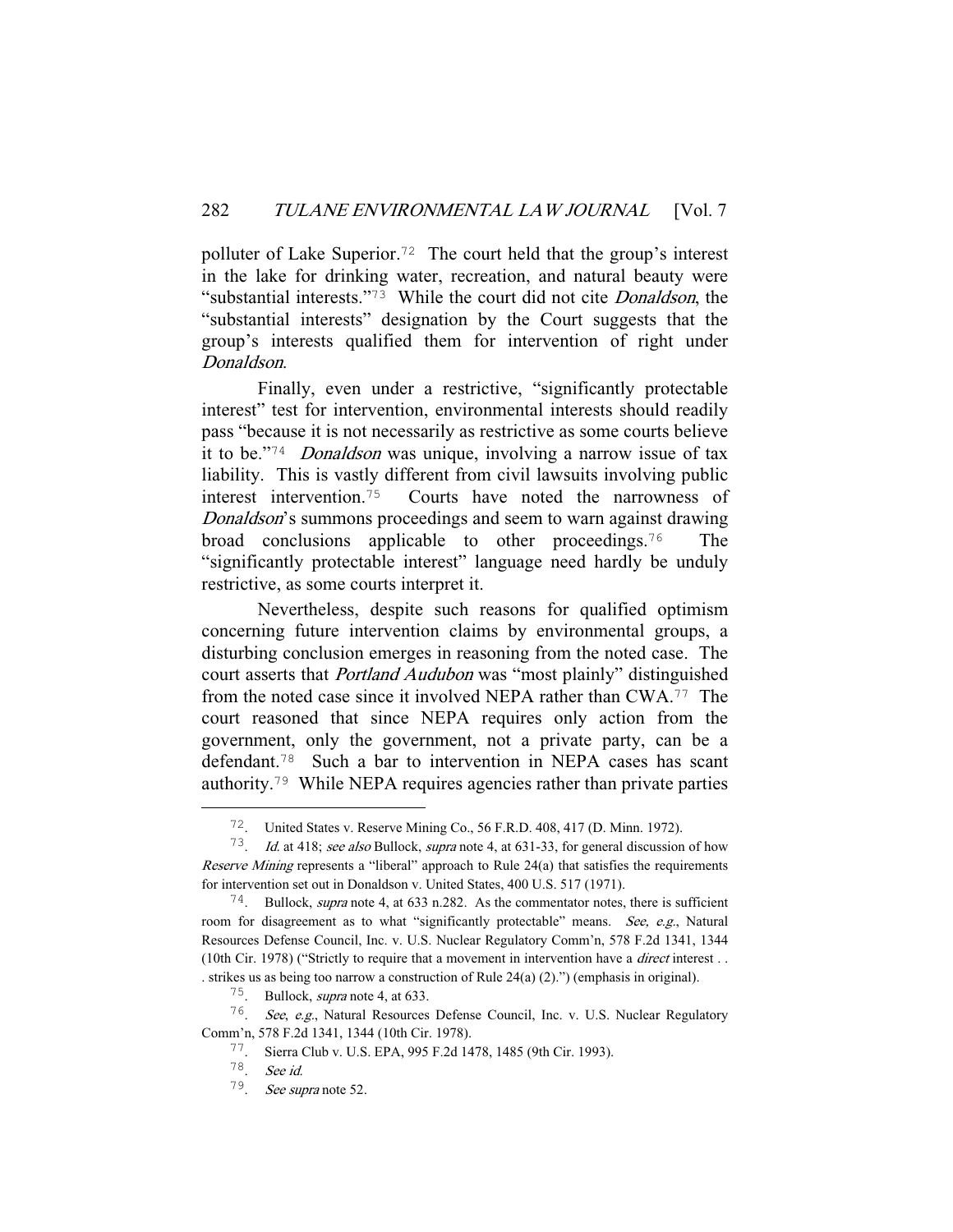to issue EIS statements, the reality is that NEPA cases frequently involve private, state and federal parties all vying for consideration in a courtroom.80 Furthermore, such a technical distinction may act as bar to intervention directly contradicts a major policy concern of intervention of right: protecting third parties affected by ongoing litigation.81 Analyzed from this point of view, intervention of right involves fairness—"is it fair to deny a non-party the opportunity to influence ongoing litigation if that party will be required to live with the result?"<sup>82</sup>

 Finally, such a technical distinction between NEPA and CWA claims contradicts the spirit of the court's own holding in the noted case: that a prospective intervenor need not show that the interest asserted is "protected by the statute under which litigation is brought."83 "It is generally enough that the interest is protectable under some law, and that there is a relationship between the legally protected interest and the claims at issue."84 Both NEPA and CWA were enacted in an effort to restore and maintain the biological integrity of the nation's natural resources. NEPA and CWA litigation frequently overlap. To bar intervention in one type of claim ignores fundamental realities in modern environmental litigation.

 The City of Phoenix clearly had an interest in what new discharge limits might result from Sierra Club's legal action, regardless of whether they could represent their interest at a later date in the administrative process. But, the fact that the court felt compelled to speculate on restrictions to intervention in future NEPA intervention claims, suggests an attempt to bar future NEPA

 <sup>80</sup>. See generally Sierra Club v. Sigler, 695 F.2d 957 (5th Cir. 1983) (Galveston utility company and private developer successfully intervened); see Strycker's Bay Neighborhood Council, Inc. v. Karlen, 444 U.S. 223, 224 (1980). The New York City Planning Commissioner, the United States Department of Housing, local agencies, Trinity Episcopal School Corp., and a host of environmental and neighborhood coalitions eventually became parties to a NEPA suit involving a proposed low-income housing plan. Id.

 $81.$  Doyle, *supra* note 7, at 121. "[I]ntervention is a protective device designed to prevent injury to third parties whose interests are closely connected to the matter being litigated." Id.

 $82$ . *Id.* Moreover, Doyle points out that "with the modern trend toward expanding civil litigation beyond purely private concerns, this protective function has become increasingly important." Id.

<sup>83</sup>. Sierra Club v. U.S. EPA, 995 F.2d at 1478, 1484.

<sup>84</sup>. Id.